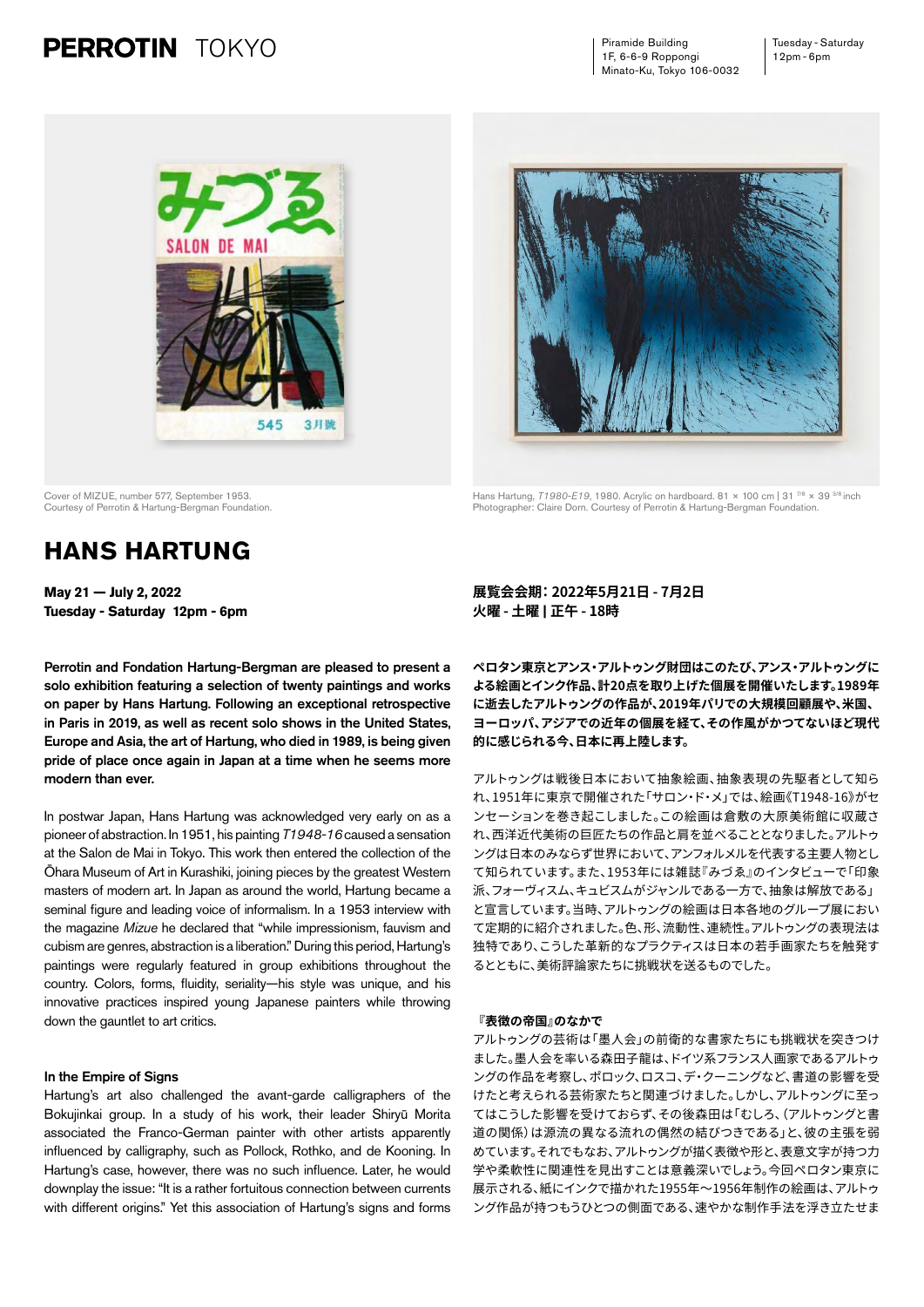

Hans Hartung, *T1965-E48*, 1965. Vinylic on canvas. 92 × 73 cm | 36<sup>1/4</sup> × 28<sup>3/4</sup> inch Photographer: Claire Dorn. Courtesy of Perrotin & Hartung-Bergman Foundation.



Hans Hartung, *Untitled*, 1956. Ink on paper. 39 × 28.3 cm | 15<sup>3/8</sup> × 11<sup>1/8</sup> inch Photographer: Claire Dorn. Courtesy of Perrotin & Hartung-Bergman Foundation.

with the vitality and plastic qualities of ideograms is nonetheless fruitful. The ink works on paper from 1955 to 1956 displayed at Galerie Perrotin reveal another dimension of Hartung's art, its rapid execution: "You always have to do it very quickly, otherwise it becomes lifeless." This swiftness in the execution of strokes recalls the frantic calligraphies of Yūichi Inoue or the slender flashes of Toko Shinoda, only changed into abstraction. Speed, but also sensuality. For Masataka Ogawa, director of the Museum of Modern Art in Toyama, Hartung's style was feminine, comparable to the cursive script of Japanese ideograms. This coincidental similarity had already drawn attention from Kunsthalle Basel when the Swiss museum included Hartung's works in the exhibition *Japanische Kalligraphie und westliche Zeichen* (Japanese Calligraphy and Western Signs) in 1956. Arnold Rüdlinger, the exhibition's curator, described Hartung as a painter who had "updated Kandinsky's attempt to appropriate signs as a subjective and momentary 'graphological' medium."

#### Hartung Through a Japanese Lens

While the revival of the motif in contemporary art was being debated in the early 1960s, Hartung's ink works on paper continued to intrigue the Japanese. The painter Ryūichi Suzuki was fascinated by Hartung's increasingly thick black lines. The form of some of these works on paper reminded Tōru Haga, art critic and friend of Michel Tapié, of the natureinspired elements of Japanese aesthetics: pine needles, *sasa* (bamboo) leaves, and algae. This interpretation would have surprised the artist, but it fueled the debate. Today, the intellectual and writer Tadao Takemoto, who interviewed Hartung in 1969, does not see "an influence of Japanese art, which would be banal, but a convergence, which is more powerful." This is what Hartung himself suggested in 1966, when he was invited to an international symposium on the ties and mutual influences between Eastern and Western art organized by UNESCO in Tokyo. There he was reunited with Yoshinobu Masuda, former assistant curator of the Japanese pavilion at the Venice Biennale, where Hartung had received the Grand Prize for Painting in 1960.

Masuda was himself an artist and an influential figure in the art world. The two men became fast friends, and Hartung gave his host one of his paintings, a work similar to *T1965-E48* featured in the exhibition.

す。アルトゥングは「いつだって素速く描かなければならない。さもなければ、 生気を失ってしまう」とし、その素速い筆勢は抽象であることを除き、井上有 一による凄まじい勢いの書や、篠田桃紅の華奢で閃光のような書を想起させ ます。それは速度のみならず、官能性をも感じさせるものです。富山県美術館 の初代館長・小川正隆はアルトゥングの様式について、フェミニンで日本の表 意文字である草書体と類似していると述べました。この偶然の類似性 は、1956年にKunsthalle Basel(スイス)で開催された展覧会「Japanische Kalligraphie und westliche Zeichen」(日本の書と西洋の表徴)においてア ルトゥングの作品が紹介された際に、すでに認められていました。キュレータ ーのアーノルド・ルドリンガーは、アルトゥングについて「表徴を主体的で瞬間 的な"筆跡学的"メディウムとして用いることを試みたカンディンスキーを更新 した」画家であると評しました。

## **日本人から見たアルトゥング**

1960年代初頭、現代美術におけるモチーフの再評価が議論されるなか、アル トゥングが用紙に描くインク作品は日本人を惹きつけ続けていました。画家・ 鈴木隆一はアルトゥングの太さを増す黒い線に魅了され、また、ミシェル・タ ピエの友人で美術評論家の芳賀徹はアルトゥングが描くいくつかの形から、 松葉、笹葉、藻類といった自然に触発された日本の美学を思い浮かべまし た。この解釈はアルトゥングを驚かせたでしょうが、議論を盛り上げることとな りました。1969年、アルトゥングにインタビューをした知識人で作家の竹本忠 雄は、今日、「陳腐である日本美術からの影響(は見て取れず)、むしろ、より強 固である収斂(を感じられる)」と述べています。このことは、1966年に東洋・ 西洋美術の繋がりと相互的影響を題材としたユネスコ主催の国際シンポジ ウムが東京で開催された際に、招聘されたアルトゥング自身が示唆していま す。またこのとき、アルトゥングは自身がグランプリを受賞した1960年ヴェネ チア・ビエンナーレにて日本館のアシスタント・キュレーターを務めていた益 田義信と再会しました。

芸術家でもある益田は、美術界に多大な影響力を持つ人物でした。ふたりは 以来友人となり、アルトゥングはシンポジウムに展示された《T1965-E48》に 似た作品を益田に寄贈しました。この芸術交流をきっかけに、京都の禅寺を 散歩する年配のアルトゥングの姿を益田が撮影し、アルトゥングをとらえた最 も感動的な写真の一枚が生まれました。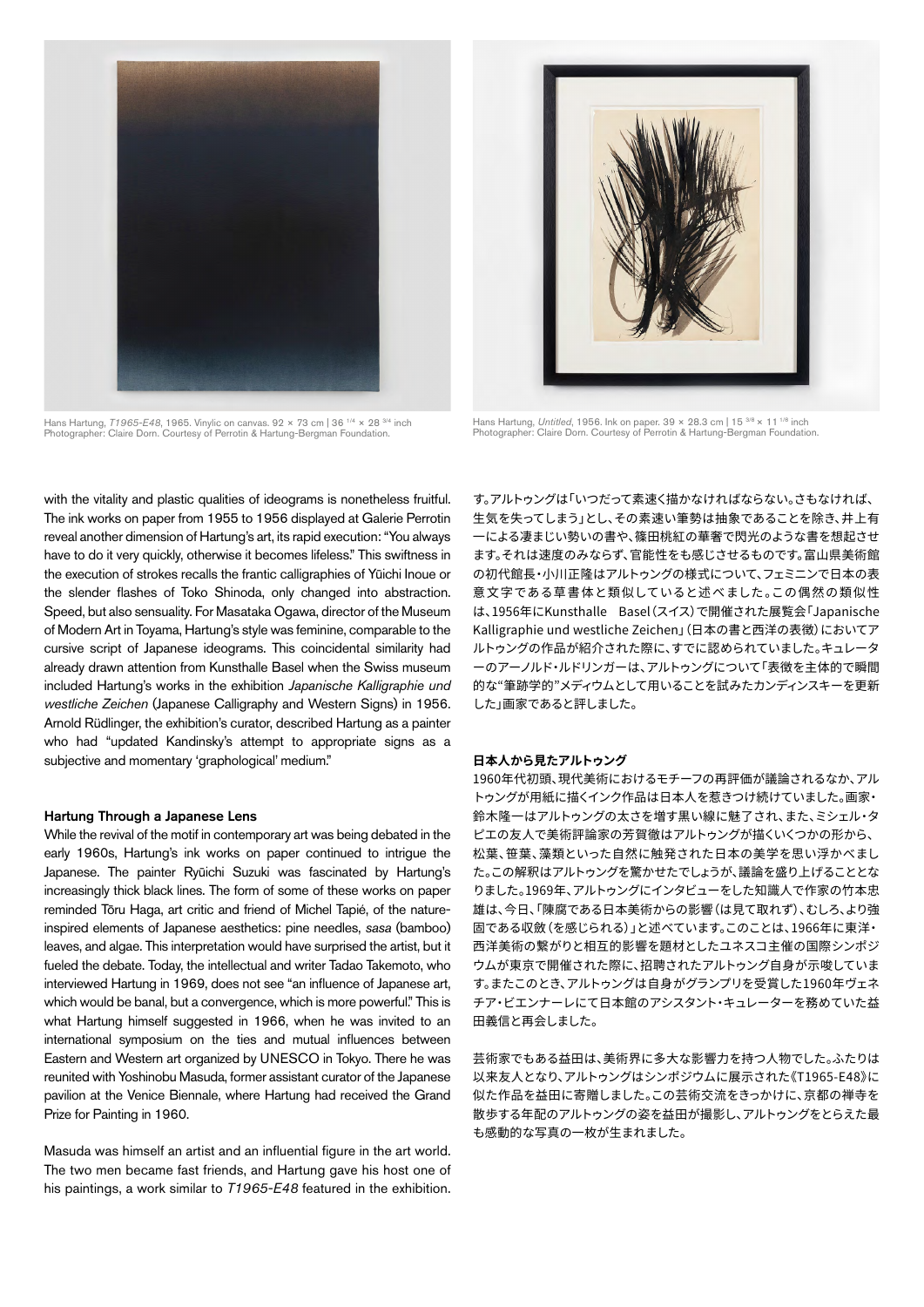

Hans Hartung, 71989-U11, 1989. Acrylic on canvas. 195 × 130 cm | 76 <sup>3/4</sup> × 51 <sup>3/16</sup> inch<br>Photographer: Tanguy Beurdeley. Courtesy of Perrotin & Hartung-Bergman Foundation.

This exchange of art produced one of the most moving photos of the painter, with Masuda capturing the elderly man on a walk through the grounds of a Zen temple in Kyoto.

## A Constantly Renewed Modernity

In a career spanning seventy years, Hartung thrived on continual experimentation. The more he advanced in age, the more he revolutionized his art and renewed his practice. He developed an evolving arsenal of brushes which served the poetics of his hand. The rough brushes, the African broom, and the scraper shown in the Tokyo exhibition are a mere sampling of the hundreds of tools used by Hartung.

Created over three decades, the exhibited paintings show Hartung's engagement with artisanal and industrial techniques. A wide-ranging prime mover, he gave his creativity a life of its own, forever pushing to new heights. The first period (1960–1970) was characterized by spray paintings and the practice of scraping, halos of vinyl paint and wide furrows of cold colors. From 1977 to 1986, Hartung explored new frontiers, creating his own personal land art. In his studio in Antibes, in symbiosis with nature, he transformed broom branches into brushes. Armed with these boughs, and infused with a renewed sense of dynamism, Hartung lashed the canvas, empowering black acrylic on azure backgrounds. *T1980-E19* is emblematic of this new aesthetic, produced by gestures which, according to several witnesses, recalled the martial art of kendo. The sword turned branch opened a new way, the Way of the Plant Brush.

### The Painter-Monk

Hartung reached his artistic peak during the third and final period of his life, from 1986 to 1989. He started using immense canvases, applying the paint with a compressed air gun or a sulphate sprayer without touching the surface.

Hartung's inventiveness near the end of his life was not unlike that of the Gutai group in its early days. Yet despite his trip to Japan in 1966, the artist was not familiar with the audacity of someone like Shōzō Shimamoto who shattered bottles of paint on his canvases. In Hartung's final paintings, such as *T1989-U11* from 1989, fullness follows emptiness, black swirls delineate space, while abstract landscapes of mountains and mists stir the viewer's imagination. In his cloister-like



Hans Hartung in Kyoto, 1966. Photo by Yoshinobu Masuda. Right to left : Prof. Tominaga,<br>Hans Hartung, Prof Yamada, Prof. Masuda, Mr. Adhemar, Mr. Imaizumi, Prof. Elisseeff, x, x<br>Courtesy of Perrotin & Hartung-Bergman Found

### **絶えず更新される現代性**

アルトゥングはその70年にわたるキャリアを通して、絶えず実験に励み続けま した。年を重ねるごとに自身の芸術に改革をもたらし、そのプラクティスを更 新していったのです。彼はその手業が織りなす詩的表現に使用する様々な種 類の筆のコレクションを増やしていきました。本展に展示される刷毛、アフリ カンブルーム、ヘラは、巨匠・アルトゥングが制作に使用した何百もの道具の ごく一部です。

また、30年にわたって制作された数々の絵画からは、アルトゥングの職人技と 工業技術の応用を垣間見ることができます。アルトゥングはデミウルゴス(創 造主)としての役割を担い、みずからの創造性を三位一体化させ、昇華させま した。その最初期(1960~1970年)はスプレー画にはじまり、スクレイピン グ、ビニール系塗料の光ボケ、寒色系の幅の広い筆跡などを用いたプラクテ ィスによって特徴づけられます。1977年から1986年にかけては、新天地を開 拓し、独自のランド・アートを制作しました。さらに、アンティーブのアトリエで は自然と共生し、ここでほうきの穂先を筆へと変えたのです。これを武器に新 たな活力を得たアルトゥングは、鮮やかな青色の背景に黒色のアクリルを用 いて、キャンバスに打ち付けるように命を吹き込みました。身振りの動作が生 み出した《T1980-E19》はアルトゥングの新たな美学を象徴する作品であり、 複数の目撃者によればその制作風景はまるで剣道を修練するようだったと いいます。剣あらため枝は、"植物筆道"という新しい道を開いたのです。

#### **画僧**

1986年から1989年にかけての晩年、アルトゥングはアーティストとして最盛 期を迎えました。この頃、巨大なキャンバスを使用しはじめ、圧縮空気銃や硫 酸塩スプレーを用いて、キャンバスの表面に触れることなく絵の具を施すよう になりました。

こうした晩年の創意工夫は、初期の「具体美術協会」のそれにも通じるもの がありました。しかし、アルトゥングは1966年に日本を訪問したにもかかわら ず、嶋本昭三のように瓶詰めした絵の具をキャンバス上で破裂させるといっ た大胆さを知りませんでした。アルトゥングの最後の作品は、1989年の 《T1989-U11》など、空虚感の後に充溢感を感じられ、黒色の渦が空間を描 くその一方で、山や霧といった抽象的な風景が鑑賞者の想像力を掻き立てる ものとなっています。アルトゥングはさながら彼の世俗離れしたアトリエで、瞬 間性をキャンバスに収めたいという欲求と、超越的な熟練の技との狭間で、逝 去するその日まで毎晩制作を続けました。竹本忠雄はアルトゥングの変遷に ついて「抽象と内省の平行線、すなわち内観することで達観を目指す禅の修 行そのもの」であると、最も的確に表現しています。これについて、日本を専門 とする美術史家のジークフリート・ヴィヒマンも支持しており、「ハルトゥング は仙厓を踏襲する」と述べました。 仙厓義梵は僧侶兼画家であり、丸、三角、